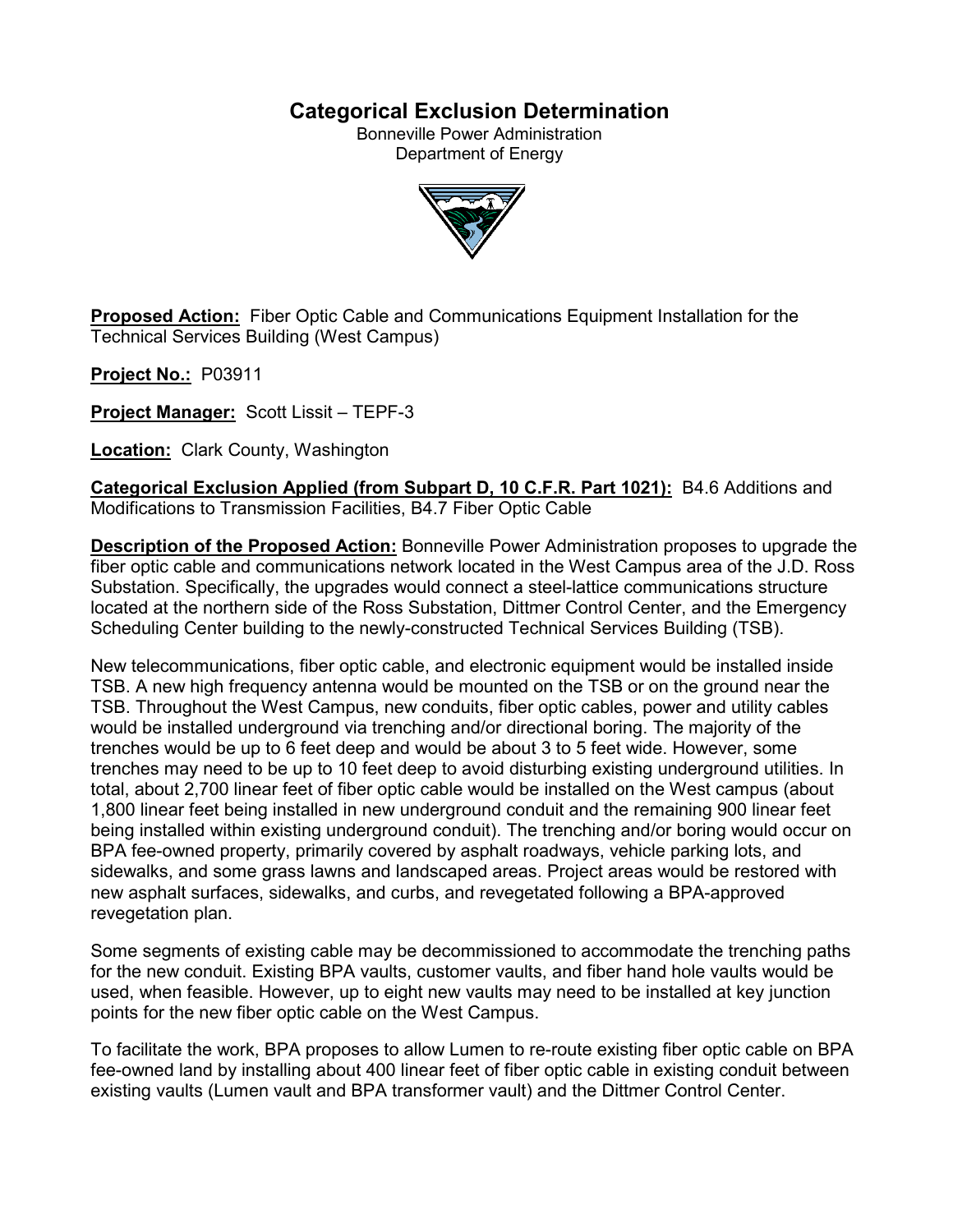BPA also proposes to allow Zayo to re-route communications signals via existing fiber optic cable through existing conduit to connect to a BPA communications building and splice into existing vaults and lines. New fiber jumpers would also be installed.

**Findings:** In accordance with Section 1021.410(b) of the Department of Energy's (DOE) National Environmental Policy Act (NEPA) Regulations (57 FR 15144, Apr. 24, 1992, as amended at 61 FR 36221-36243, Jul. 9, 1996; 61 FR 64608, Dec. 6, 1996, 76 FR 63764, Nov. 14, 2011), BPA has determined that the proposed action:

- 1) fits within a class of actions listed in Appendix B of 10 CFR 1021, Subpart D (see attached Environmental Checklist);
- 2) does not present any extraordinary circumstances that may affect the significance of the environmental effects of the proposal; and
- 3) has not been segmented to meet the definition of a categorical exclusion.

Based on these determinations, BPA finds that the proposed action is categorically excluded from further NEPA review.

*/s/ Becky Hill* Becky Hill Environmental Protection Specialist

Concur:

*/s/ Katey C. Grange May 6, 2022* Katey C. Grange Date NEPA Compliance Officer

Attachment(s): Environmental Checklist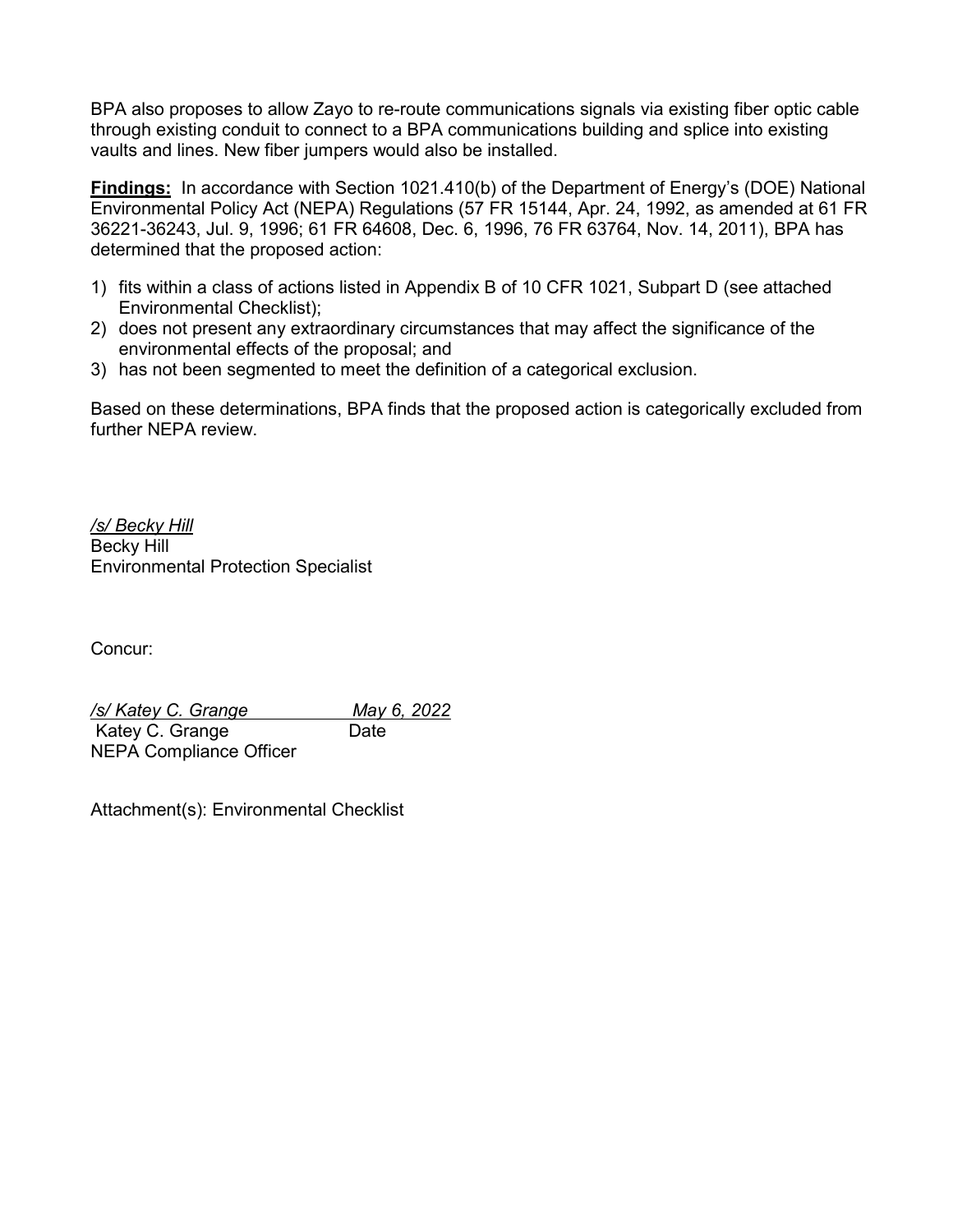# **Categorical Exclusion Environmental Checklist**

This checklist documents environmental considerations for the proposed project and explains why the project would not have the potential to cause significant impacts on environmentally sensitive resources and would meet other integral elements of the applied categorical exclusion.

**Proposed Action:** Fiber Optic Cable and Communications Equipment Installation for the Technical Services Building (West Campus)

## **Project Site Description**

The project site is located on BPA fee-owned property within BPA's Ross Complex located in Vancouver, Washington. The 260-acre Ross Complex consists of the Ross Substation, Ross Maintenance Headquarters, and other BPA support facilities. The complex is surrounded by residential neighborhoods on the north, east, and south, while Highway 99 and Interstate-5 are located about 250 feet and 500 feet, respectively, on the west side of the complex. The complex is split north-south by a riparian corridor associated with Cold Canyon Creek and Burnt Bridge Creek, which are designated freshwater critical habitats for Lower Columbia River coho salmon. This eastwest riparian corridor connects the creeks and their floodplains to freshwater-forested shrub wetlands located along both sides of Interstate-5 and Highway 99. The West Campus work areas are comprised of asphalt roadways and vehicle parking lots, sidewalks, and some lawn and landscaped areas.

Evaluation of Potential Impacts to Environmental Resources

## **1. Historic and Cultural Resources**

Potential for Significance: No with Conditions

Explanation: On March 17, 2022, the BPA archaeologist initiated Section 106 consultation and determined that implementation of the proposed undertaking, would result in no adverse effect to historic properties and no adverse effect to historic transmission lines. The Department of Archaeology and Historic Preservation (DAHP) and the Cowlitz Indian Tribe were consulting parties in the Section 106 consultation. On April 22, 2022, DAHP concurred with BPA's determination. No response was received from the Cowlitz Indian Tribe.

Notes:

• An Inadvertent Discovery Plan, with contact information for the BPA cultural resources lead, would be supplied to the construction contractor prior to commencing construction work. Should cultural resources be discovered during project activities, then all project work in the area must stop, and the cultural resources lead must be notified immediately.

## **2. Geology and Soils**

Potential for Significance: No with Conditions

Explanation: If trenching is the selected as the installation method, then the proposed action would result in approximately 5,000 square feet (0.1 acre) of ground disturbance in areas covered by asphalt roadways, paved parking areas and sidewalks, and approximately 4,000 square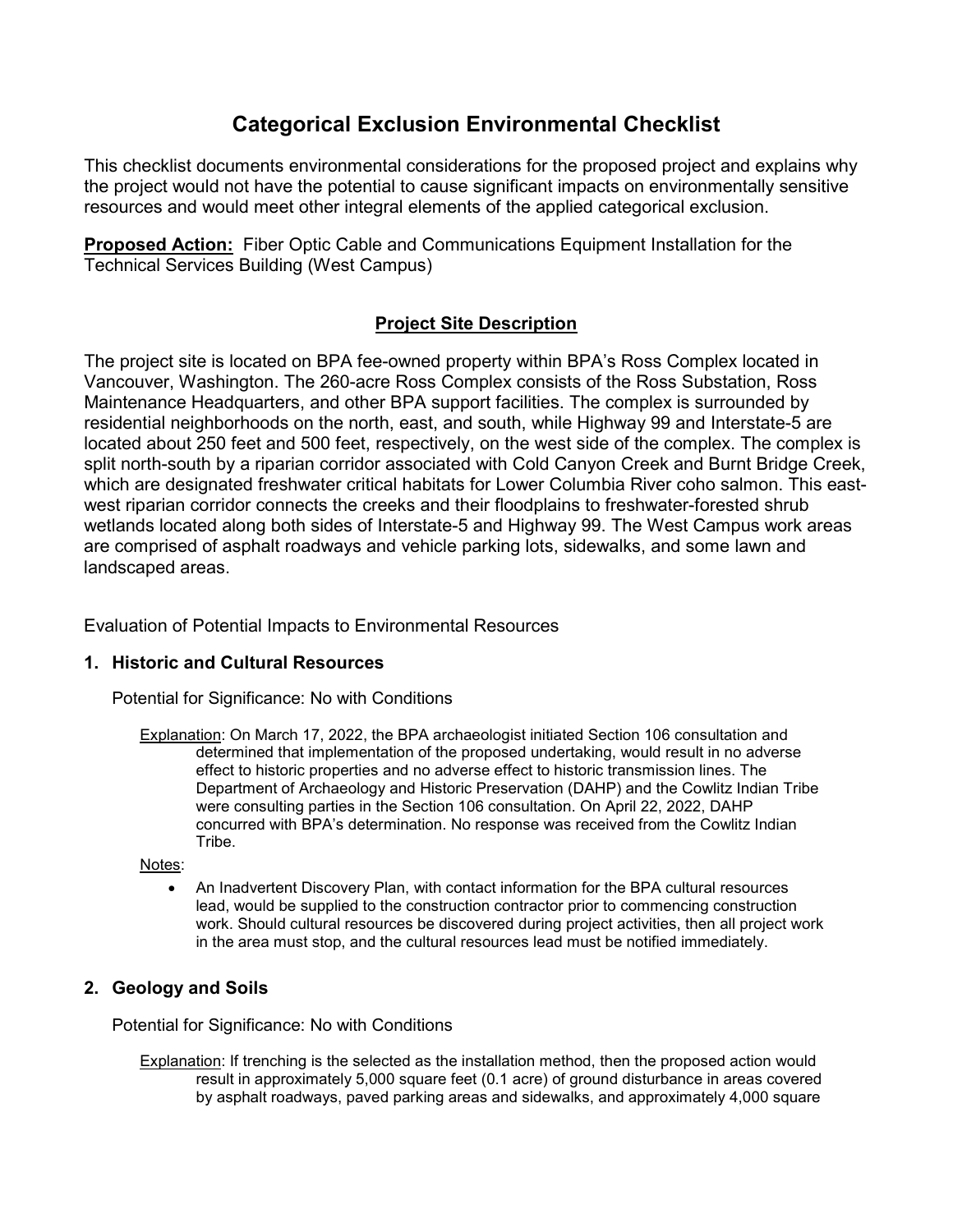feet (0.09 acre) of disturbance in grass lawn and landscaped areas. Alternatively, if directional boring is selected, then the amount of anticipated ground surface distruption would be reduced by up to 80 percent as only the entry and exit pits would disturb the ground's surface. Ground-disturbing activities include trenching and/or directional boring at depths up to 10 feet deep. Best management practices (BMPs) would be implemented to prevent the migration of sediment off-site.

Notes:

- Test soils for hazardous materials, which if found, would be disposed of off-site according to local, state, and federal regulations.
- Implement a BPA-approved Erosion and Sediment Control Plan (ESCP) that is guided by Washington Department of Ecology's Stormwater Management Manual for Western Washington.
- Implement a BPA-approved revegetation plan as soon as practicable after disturbance.

#### **3. Plants (including Federal/state special-status species and habitats)**

Potential for Significance: No

Explanation: No special-status plant species or suitable habitat for special-status plant species are present within or near the project area. Therefore, the proposed action would have no effect on special-status plant species. About 4,000 square feet of low-quality, regularly mowed grass lawn habitat, and landscaped areas with ornamental native and non-native shrubs, would be uprooted as a result of the proposed project.

#### **4. Wildlife (including Federal/state special-status species and habitats)**

Potential for Significance: No

Explanation: About 4,000 square feet of low-quality, regularly mowed grass lawn habitat, and landscaped areas with ornamental native and non-native shrubs, would be disturbed as a result of the proposed project. Minor and temporary disturbance of wildlife could occur from elevated noise during construction. Because the work would be occurring adjacent to a currently operating substation and within the overall complex, any wildlife present are used to human presence and noise. No special-status wildlife species or suitable habitat are present within or near the project area. Therefore, the proposed action would have no effect on special-status wildlife species or habitats.

### **5. Water Bodies, Floodplains, and Fish (including Federal/state special-status species, ESUs, and habitats)**

Potential for Significance: No with Conditions

Explanation: No water bodies or special-status fish species are present within the project area, and the project area is not located within a floodplain. During construction, BMPs would prevent indirect impacts to off-site waterbodies, floodplains, and special-status fish.

Notes:

- Implement a BPA-approved ESCP that is guided by Washington Department of Ecology's Stormwater Management Manual for Western Washington.
- Implement a BPA-approved Stormwater Pollution Prevention Plan (SWPPP) during construction.
- Maintain an oil/fuel spill kit on-site during construction to address containment, cleanup, and disposal in the event of a spill.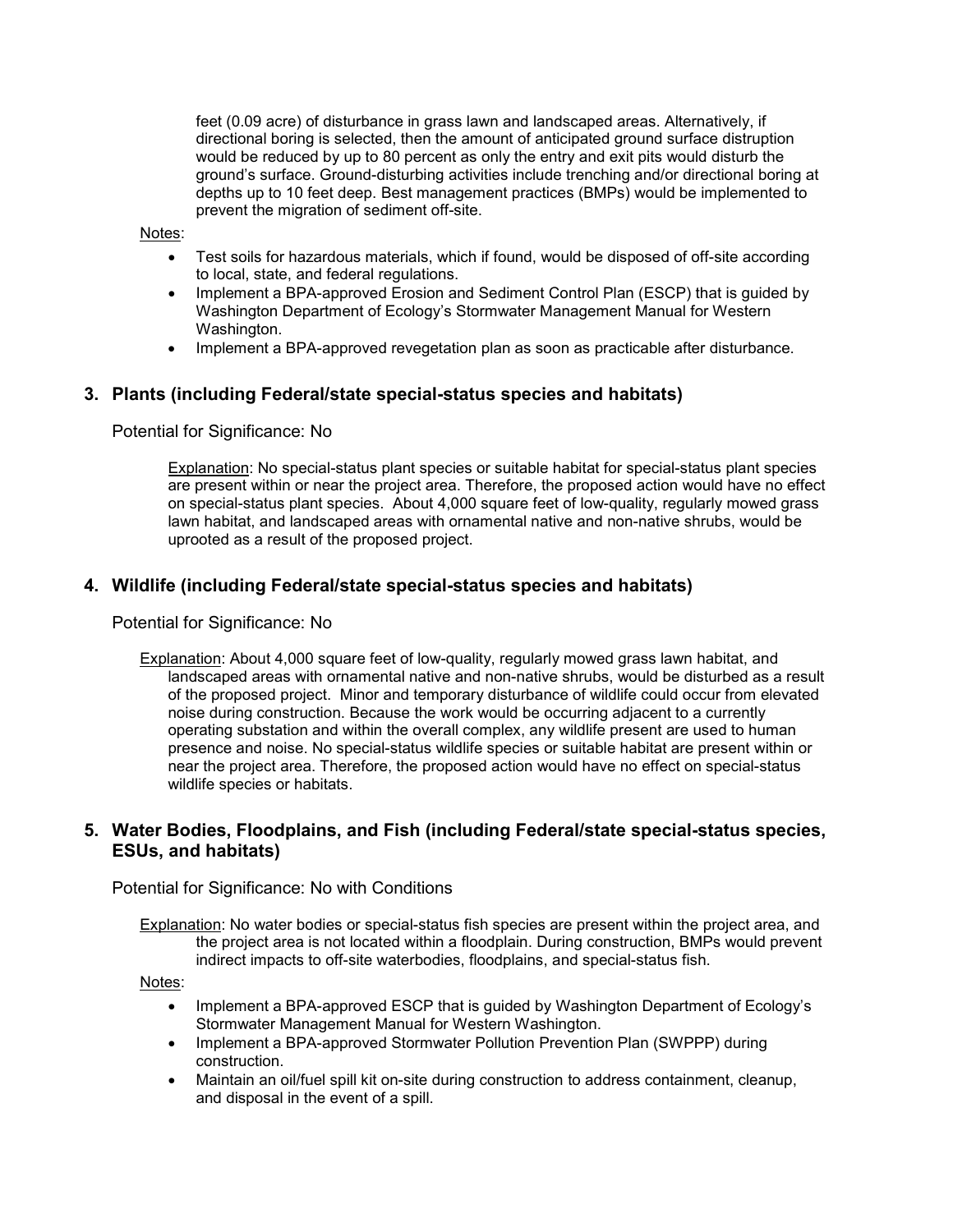### **6. Wetlands**

Potential for Significance: No with Conditions

Explanation: No wetlands are present within the project area. BMPs would prevent direct impacts to off-site wetlands. Therefore, the proposed action would not impact wetlands.

Notes:

- Implement a BPA-approved ESCP that is guided by Washington Department of Ecology's Stormwater Management Manual for Western Washington
- Implement a BPA-approved SWPPP during construction.
- Maintain an oil/fuel spill kit on-site during construction to address containment, cleanup, and disposal in the event of a spill.

#### **7. Groundwater and Aquifers**

Potential for Significance: No with Conditions

**Explanation:** Ground disturbance is unlikely to reach depths to groundwater and no new wells or other uses of groundwater or aquifers are proposed. BMPs would prevent impacts from unintended spills to groundwater or aquifers. Therefore, the proposed action would not impact groundwater or aquifers.

Notes:

• Maintain an oil/fuel spill kit on-site during construction to address containment, cleanup, and disposal in the event of a spill.

#### **8. Land Use and Specially-Designated Areas**

Potential for Significance: No

Explanation: The installation of telecommunications equipment and fiber optic cable would not change the land use of the Ross Complex. The Ross Complex is an eligible Historic District, however, no historic properties or contributing resources would be impacted by the proposed action.

#### **9. Visual Quality**

Potential for Significance: No

Explanation: The majority of the installation of telecommunications equipment and fiber optic cable would be underground, and the above ground components would not be visible from properties outside of the Ross Complex. Therefore, the proposed action would not impact visual quality of the area.

#### **10. Air Quality**

Potential for Significance: No

Explanation: Construction activities would result in a minor and temporary increase in dust and vehicle emissions in the local area. BMPs, such as turning off vehicles when not in use, would be implemented to limit the amount of emissions released in the local area.

#### **11. Noise**

Potential for Significance: No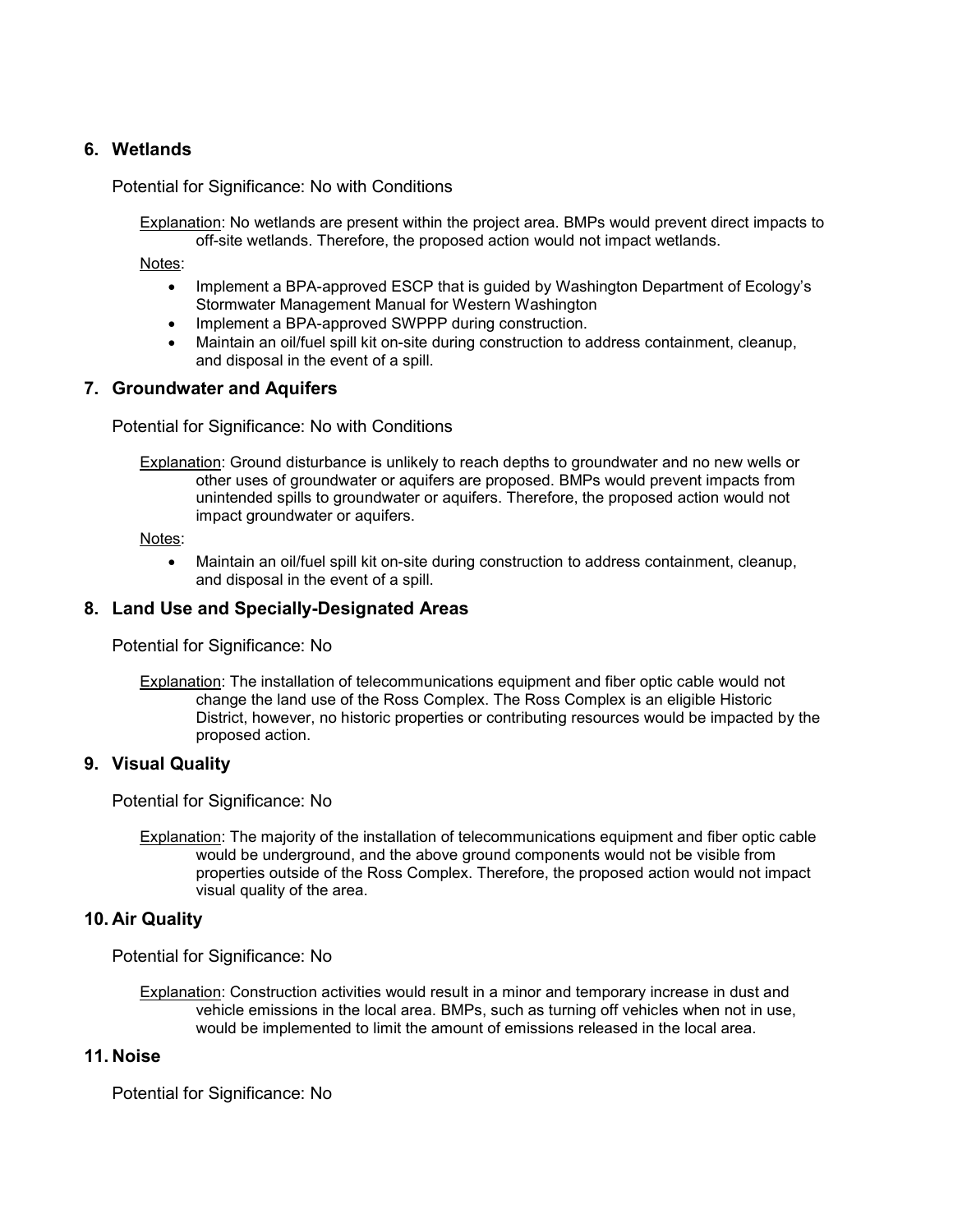Explanation: During construction, use of vehicles and equipment and general construction activities would create noise above current ambient conditions. However, noise impacts would be temporary and intermittent and would only occur during typical working hours (approximately 7am to 7pm). Construction-related noise would not be audible from residential properties surrounding the Ross Complex. There would be no long-term change in ambient noise following completion of the project.

### **12. Human Health and Safety**

Potential for Significance: No with Conditions

Explanation: Construction would be completed by trained professionals who would follow all applicable safety precautions as detailed in the site-specific Safety Plan, which would be maintained on-site during construction and updated, as needed. The general public and non-construction related workers would not have access to the construction area while work is ongoing unless they first attend a mandatory training or are escorted by a trained construction worker. Work areas would be secured when construction crews are not present.. Therefore, the proposed action would not be expected to impact human health and safety.

Notes:

• The new high frequency antenna would have a "Warning – Maintain 2 feet from Energized Antenna" sign installed on it as dictated per an analysis performed by BPA to determine the uncontrolled minimum approach distance.

### **Evaluation of Other Integral Elements**

The proposed project would also meet conditions that are integral elements of the categorical exclusion. The project would not:

**Threaten a violation of applicable statutory, regulatory, or permit requirements for environment, safety, and health, or similar requirements of DOE or Executive Orders.**

Explanation: N/A

**Require siting and construction or major expansion of waste storage, disposal, recovery, or treatment facilities (including incinerators) that are not otherwise categorically excluded.**

Explanation: N/A

**Disturb hazardous substances, pollutants, contaminants, or CERCLA excluded petroleum and natural gas products that preexist in the environment such that there would be uncontrolled or unpermitted releases.**

Explanation: N/A

**Involve genetically engineered organisms, synthetic biology, governmentally designated noxious weeds, or invasive species, unless the proposed activity would be contained or confined in a manner designed and operated to prevent unauthorized release into the environment and conducted in accordance with**